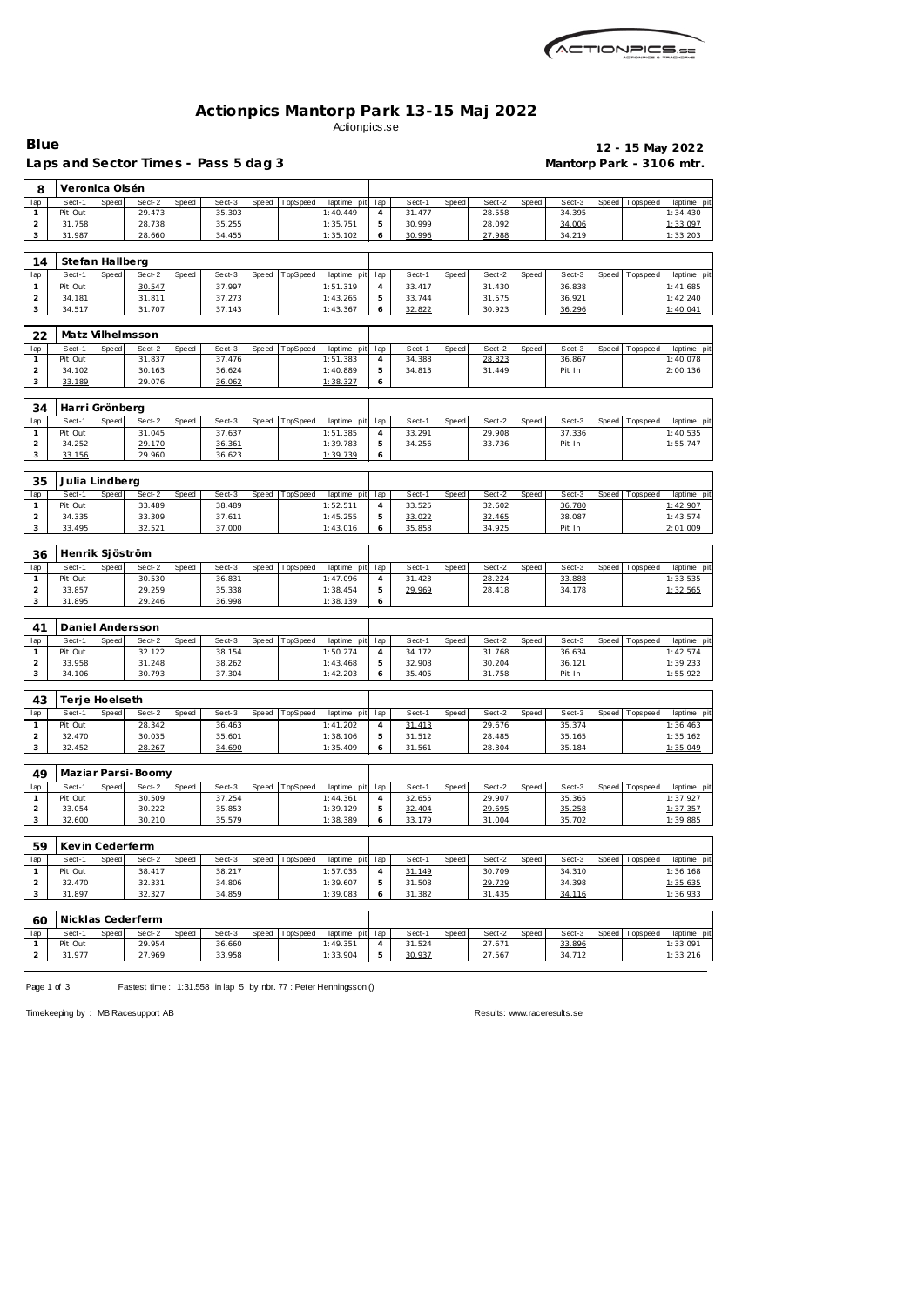

## **Actionpics Mantorp Park 13-15 Maj 2022** Actionpics.se

| <b>Blue</b>             |                         |              |                    |       |                                      |       |          |                         |                       |                  |       |                  |              |                          |              | 12 - 15 May 2022  |                         |
|-------------------------|-------------------------|--------------|--------------------|-------|--------------------------------------|-------|----------|-------------------------|-----------------------|------------------|-------|------------------|--------------|--------------------------|--------------|-------------------|-------------------------|
|                         |                         |              |                    |       | Laps and Sector Times - Pass 5 dag 3 |       |          |                         |                       |                  |       |                  |              | Mantorp Park - 3106 mtr. |              |                   |                         |
|                         | 31.278                  |              | 27.506             |       | 34.371                               |       |          |                         | 6                     | 31.472           |       | 27.459           |              |                          |              |                   |                         |
| $\overline{\mathbf{3}}$ |                         |              |                    |       |                                      |       |          | 1:33.155                |                       |                  |       |                  |              | 34.101                   |              |                   | 1:33.032                |
| 61                      | Fredrik Grunte          |              |                    |       |                                      |       |          |                         |                       |                  |       |                  |              |                          |              |                   |                         |
| lap                     | Sect-1                  | Speed        | Sect-2             | Speed | Sect-3                               | Speed | TopSpeed | laptime pit             | lap                   | Sect-1           | Speed | Sect-2           | Speed        | Sect-3                   |              | Speed   Tops peed | laptime pit             |
| $\mathbf{1}$            | Pit Out                 |              | 31.161             |       | 37.356                               |       |          | 1:50.774                | 4                     | 34.830           |       | 28.828           |              | 35.854                   |              |                   | 1:39.512                |
| $\overline{2}$          | 34.046                  |              | 29.422             |       | 36.480                               |       |          | 1:39.948                | 5                     | 35.409           |       | 29.221           |              | 35.240                   |              |                   | 1:39.870                |
| 3                       | 34.739                  |              | 29.011             |       | 35.024                               |       |          | 1:38.774                | 6                     | 31.538           |       | 28.877           |              | 34.660                   |              |                   | 1:35.075                |
|                         |                         |              |                    |       |                                      |       |          |                         |                       |                  |       |                  |              |                          |              |                   |                         |
| 63                      | Magnus Jifors<br>Sect-1 | Speed        |                    |       |                                      |       | TopSpeed |                         |                       |                  |       |                  |              | Sect-3                   | Speed        |                   |                         |
| lap<br>$\mathbf{1}$     | Pit Out                 |              | Sect-2<br>29.099   | Speed | Sect-3<br>35.132                     | Speed |          | laptime pit<br>1:46.775 | lap<br>$\overline{4}$ | Sect-1<br>32.005 | Speed | Sect-2<br>28.835 | Speed        | 34.634                   |              | T ops pee d       | laptime pit<br>1:35.474 |
| $\overline{2}$          | 32.119                  |              | 28.011             |       | 34.729                               |       |          | 1:34.859                | 5                     | 31.522           |       | 28.244           |              | 34.638                   |              |                   | 1:34.404                |
| 3                       | 31.885                  |              | 28.622             |       | 35.117                               |       |          | 1:35.624                | 6                     | 31.680           |       | 27.923           |              | 34.652                   |              |                   | 1:34.255                |
|                         |                         |              |                    |       |                                      |       |          |                         |                       |                  |       |                  |              |                          |              |                   |                         |
| 64                      |                         |              | Lars-Johan Lindh   |       |                                      |       |          |                         |                       |                  |       |                  |              |                          |              |                   |                         |
| lap                     | Sect-1                  | Speed        | Sect-2             | Speed | Sect-3                               | Speed | TopSpeed | laptime pit             | lap                   | Sect-1           | Speed | Sect-2           | Speed        | Sect-3                   | Speed        | Tops peed         | laptime pit             |
| 1                       | Pit Out                 |              | 29.280             |       | 35.803                               |       |          | 1:46.948                | $\overline{4}$        | 31.245           |       | 28.421           |              | 34.029                   |              |                   | 1:33.695                |
| $\overline{2}$<br>3     | 34.001<br>33.280        |              | 28.147<br>28.513   |       | 35.696<br>36.037                     |       |          | 1:37.844<br>1:37.830    | 5<br>6                | 31.245<br>31.402 |       | 28.294<br>28.263 |              | 34.054<br>33.927         |              |                   | 1:33.593<br>1:33.592    |
|                         |                         |              |                    |       |                                      |       |          |                         |                       |                  |       |                  |              |                          |              |                   |                         |
| 76                      | Mikael Nilsson          |              |                    |       |                                      |       |          |                         |                       |                  |       |                  |              |                          |              |                   |                         |
| lap                     | Sect-1                  | <b>Speed</b> | Sect-2             | Speed | Sect-3                               | Speed | TopSpeed | laptime pit             | lap                   | Sect-1           | Speed | Sect-2           | Speed        | Sect-3                   | Speed        | Tops peed         | laptime pit             |
| -1                      | Pit Out                 |              | 28.966             |       | 35.807                               |       |          | 1:41.167                | $\overline{4}$        | 31.595           |       | 28.938           |              | 34.951                   |              |                   | 1:35.484                |
| 2                       | 32.285                  |              | 29.735             |       | 34.999                               |       |          | 1:37.019                | 5                     | 31.739           |       | 28.705           |              | 34.758                   |              |                   | 1:35.202                |
| 3                       | 32.131                  |              | 28.366             |       | 34.918                               |       |          | 1:35.415                | 6                     | 31.759           |       | 28.930           |              | 34.918                   |              |                   | 1:35.607                |
|                         |                         |              |                    |       |                                      |       |          |                         |                       |                  |       |                  |              |                          |              |                   |                         |
| 77                      |                         |              | Peter Henningsson  |       |                                      |       |          |                         |                       |                  |       |                  |              |                          |              |                   |                         |
| lap<br>-1               | Sect-1<br>Pit Out       | <b>Speed</b> | Sect-2<br>28.456   | Speed | Sect-3<br>35.940                     | Speed | TopSpeed | laptime pit<br>1:46.382 | lap<br>4              | Sect-1<br>31.018 | Speed | Sect-2<br>27.151 | Speed        | Sect-3<br>34.195         | Speed        | T ops pee d       | laptime pit<br>1:32.364 |
| $\overline{2}$          | 31.558                  |              | 27.857             |       | 35.333                               |       |          | 1:34.748                | 5                     | 31.213           |       | 26.599           |              | 33.746                   |              |                   | 1:31.558                |
| 3                       | 31.265                  |              | 27.282             |       | 34.127                               |       |          | 1:32.674                | 6                     | 31.647           |       | 26.684           |              | 33.794                   |              |                   | 1:32.125                |
|                         |                         |              |                    |       |                                      |       |          |                         |                       |                  |       |                  |              |                          |              |                   |                         |
| 94                      |                         |              | Jan-Whilly Jansson |       |                                      |       |          |                         |                       |                  |       |                  |              |                          |              |                   |                         |
| lap                     | Sect-1                  | Speed        | Sect-2             | Speed | Sect-3                               | Speed | TopSpeed | laptime pit             | lap                   | Sect-1           | Speed | Sect-2           | Speed        | Sect-3                   | Speed        | Tops pee d        | laptime pit             |
| 1                       | Pit Out                 |              | 29.017             |       | 39.951                               |       |          | 1:45.710                | 4                     | 33.207           |       | 29.275           |              | 36.925                   |              |                   | 1:39.407                |
| $\overline{2}$<br>3     | 33.297<br>33.538        |              | 28.483<br>28.082   |       | 36.099<br>35.672                     |       |          | 1:37.879<br>1:37.292    | 5<br>6                | 33.039<br>34.879 |       | 28.973<br>34.491 |              | 36.967<br>Pit In         |              |                   | 1:38.979<br>1:58.129    |
|                         |                         |              |                    |       |                                      |       |          |                         |                       |                  |       |                  |              |                          |              |                   |                         |
| 108                     | Johan Borg              |              |                    |       |                                      |       |          |                         |                       |                  |       |                  |              |                          |              |                   |                         |
| lap                     | Sect-1                  | Speed        | Sect-2             | Speed | Sect-3                               | Speed | TopSpeed | laptime pit             | lap                   | Sect-1           | Speed | Sect-2           | <b>Speed</b> | Sect-3                   | Speed        | T ops pee d       | laptime pit             |
| $\mathbf{1}$            | Pit Out                 |              | 28.087             |       | 35.012                               |       |          | 1:39.945                | $\overline{4}$        | 31.730           |       | 27.578           |              | 34.254                   |              |                   | 1:33.562                |
| $\overline{2}$          | 31.978                  |              | 27.823             |       | 36.757                               |       |          | 1:36.558                | 5                     | 31.896           |       | 27.708           |              | 35.548                   |              |                   | 1:35.152                |
| 3                       | 32.047                  |              | 27.785             |       | 34.682                               |       |          | 1:34.514                | 6                     | 34.136           |       | 34.282           |              | Pit In                   |              |                   | 2:01.562                |
|                         |                         |              |                    |       |                                      |       |          |                         |                       |                  |       |                  |              |                          |              |                   |                         |
| 122                     | Fredrik Karlsson        |              |                    |       |                                      |       |          |                         |                       |                  |       |                  |              |                          |              |                   |                         |
| lap<br>$\mathbf{1}$     | Sect-1<br>Pit Out       | Speed        | Sect-2<br>32.628   | Speed | Sect-3<br>36.862                     | Speed | TopSpeed | laptime pit<br>1:46.984 | lap<br>4              | Sect-1<br>34.661 | Speed | Sect-2<br>27.288 | Speed        | Sect-3<br>33.543         | <b>Speed</b> | T ops pee d       | laptime pit<br>1:35.492 |
| $\overline{2}$          | 31.974                  |              | 27.239             |       | 33.234                               |       |          | 1:32.447                | 5                     | 32.013           |       | 27.230           |              | 33.497                   |              |                   | 1:32.740                |
| 3                       | 31.382                  |              | 26.977             |       | 35.456                               |       |          | 1:33.815                | 6                     | 30.848           |       | 27.357           |              | 33.620                   |              |                   | 1:31.825                |
|                         |                         |              |                    |       |                                      |       |          |                         |                       |                  |       |                  |              |                          |              |                   |                         |
| 123                     | Jimmy Larsson           |              |                    |       |                                      |       |          |                         |                       |                  |       |                  |              |                          |              |                   |                         |
| lap                     | Sect-1                  | Speed        | Sect-2             | Speed | Sect-3                               | Speed | TopSpeed | laptime pit             | lap                   | Sect-1           | Speed | Sect-2           | Speed        | Sect-3                   |              | Speed Topspeed    | laptime pit             |
| 1                       | Pit Out                 |              | 28.625             |       | 37.295                               |       |          | 1:43.877                | 4                     | 34.039           |       | 29.070           |              | 36.884                   |              |                   | 1:39.993                |
| $\overline{a}$<br>3     | 34.079<br>33.641        |              | 28.983<br>28.474   |       | 35.945<br>36.513                     |       |          | 1:39.007<br>1:38.628    | 5<br>6                | 33.671<br>34.917 |       | 28.870<br>29.908 |              | 36.455<br>Pit In         |              |                   | 1:38.996<br>1:50.507    |
|                         |                         |              |                    |       |                                      |       |          |                         |                       |                  |       |                  |              |                          |              |                   |                         |
| 124                     | Samuel Oluma            |              |                    |       |                                      |       |          |                         |                       |                  |       |                  |              |                          |              |                   |                         |
| lap                     | Sect-1                  | Speed        | Sect-2             | Speed | Sect-3                               | Speed | TopSpeed | laptime pit             | lap                   | Sect-1           | Speed | Sect-2           | Speed        | Sect-3                   | Speed        | T ops pee d       | laptime pit             |
| $\mathbf{1}$            | Pit Out                 |              | 30.544             |       | 37.135                               |       |          | 1:46.216                | 4                     | 34.812           |       | 29.085           |              | 35.084                   |              |                   | 1:38.981                |
| $\overline{2}$          | 33.901                  |              | 29.351             |       | 34.908                               |       |          | 1:38.160                | 5                     | 31.806           |       | 28.944           |              | 34.909                   |              |                   | 1:35.659                |
| 3                       | 32.143                  |              | 28.969             |       | 36.092                               |       |          | 1:37.204                | 6                     | 32.170           |       | 30.591           |              | Pit In                   |              |                   | 1:49.476                |

Page 2 of 3 Fastest time: 1:31.558 in lap 5 by nbr. 77 : Peter Henningsson ()

Timekeeping by : MB Racesupport AB Results:<www.raceresults.se>